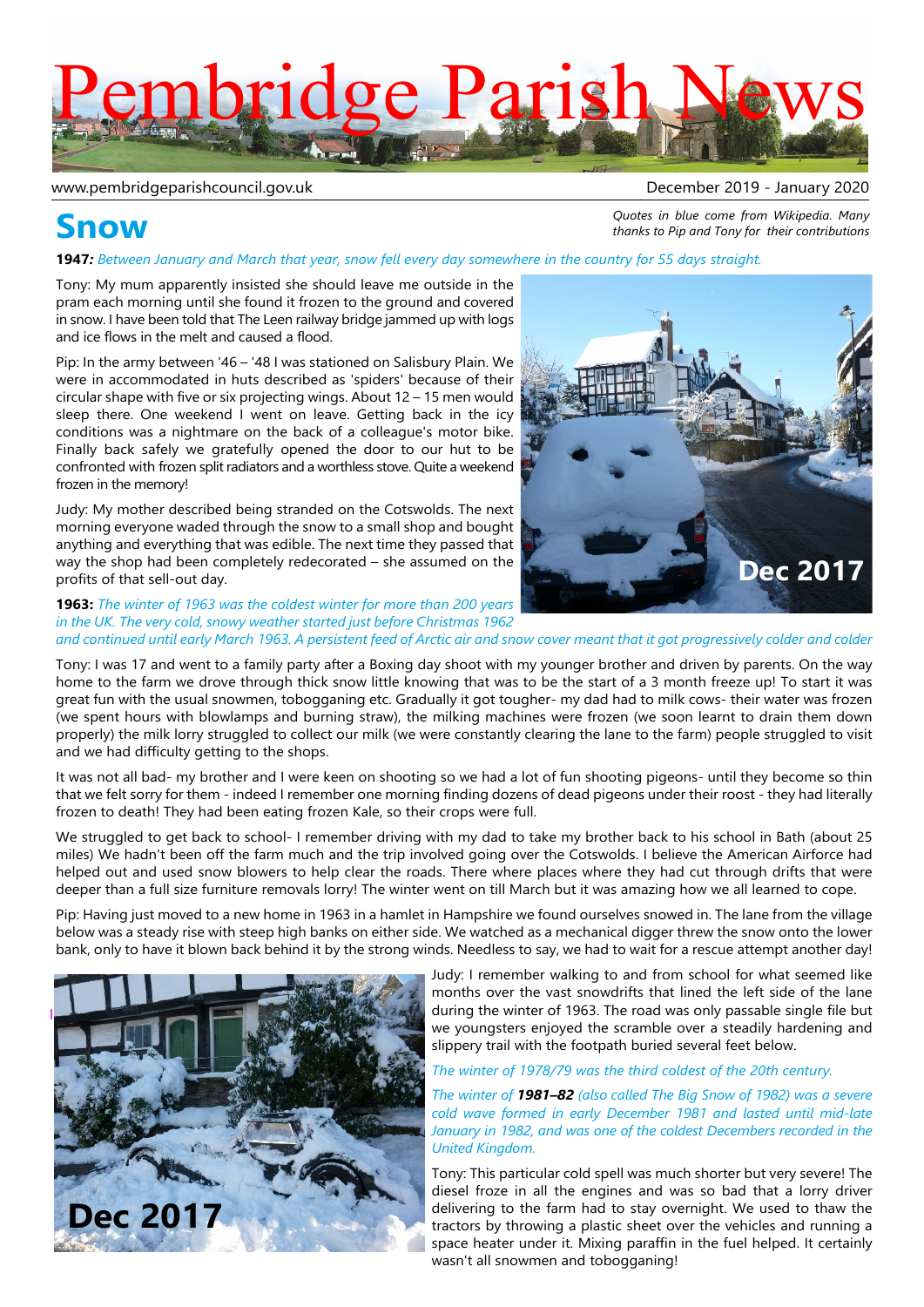| <b>Diary</b>                                                                                                                                                                             | <b>Pembridge Village Hall Bookings</b><br>Please contact Lizzie Sharpe 01544 388488 for any enquiries                                                                                                                                                                          |
|------------------------------------------------------------------------------------------------------------------------------------------------------------------------------------------|--------------------------------------------------------------------------------------------------------------------------------------------------------------------------------------------------------------------------------------------------------------------------------|
| December 2019<br>6th - Christmas Lights, Carols, Stalls & Father Christmas<br>Fri, 6.00 pm Market Hall                                                                                   | <b>Pembridge Film Nights</b><br>See pembridgefilmnights.org.uk or phone 01544 387572                                                                                                                                                                                           |
| 11th - WI - Wed, Village Hall, 7 pm *<br>14th - PGNS Coffee Morning - All Welcome<br>Sat, 10.30 - 12 Village Hall<br>14th - Village Quire Concert £10 *<br>Sat, 7.30 pm Pembridge Church | <b>Village Carol Singing Sunday 22nd December</b><br>Meet at Market Hall 6 pm - approx 2 hour session<br>All Welcome - Children to be accompanied by an adult.<br>Money to go to Christmas Tree fund and Pride in Pembridge.<br>Further information: Rob Williams 01544 388424 |
| 15th - Candle-lit Carol Service *<br>Sun 6 pm Pembridge Church                                                                                                                           | <b>NEW INN CHRISTMAS EVENTS</b><br>Dec 6th - Friday - Christmas Lights Switch-On. Mulled wine. 6 pm                                                                                                                                                                            |
| 22nd - Carol Singing - see information opposite<br>Sun 6 pm Meet at market Square                                                                                                        | <b>Dec 8th</b> – Sunday – Christmas Quiz and jumper competition 8 pm.<br>(Proceeds to Pride in Pembridge)                                                                                                                                                                      |
| 24th - Christingle Service 4 pm *<br>Tues, Pembridge Church                                                                                                                              | Dec 9th - Monday - British Legion Christmas Draw.                                                                                                                                                                                                                              |
| January 2020                                                                                                                                                                             | <b>Dec 18th</b> – Wednesday – Gin Tasting and Canapé evening £12 pp.                                                                                                                                                                                                           |
| 12th - Film Night - Dunkirk<br>Sun, 7.30 pm, New Inn £5                                                                                                                                  | Dec 19th - Thursday - James Duffield and his Ukulele Band<br>8.30 pm (Christmas Carols)                                                                                                                                                                                        |
| 18th - PGNS Coffee Morning - All Welcome                                                                                                                                                 | <b>Dec 22nd</b> – Sunday – Carols under the Square - 6 pm                                                                                                                                                                                                                      |
| Sat, 10.30 - 12 Village Hall                                                                                                                                                             | Dec 23rd - Monday - Christmas Draw.                                                                                                                                                                                                                                            |
| 26th - Film Night - Amazing Grace                                                                                                                                                        | Dec 24th - Tuesday - Radnor and West Hounds and Meet 11 am.                                                                                                                                                                                                                    |
| Sun, 7.30 pm, New Inn £5<br>February 2020                                                                                                                                                | Dec 26th - Thursday - Mulled wine, sausage rolls and mince<br>pies from 12 pm. £7.50                                                                                                                                                                                           |
| 9th - Film Night - Shop Lifters<br>Sun, 7.30 pm New Inn £5<br>* See The Arrowvale Messenger for details                                                                                  | <b>Dec 31st</b> - Tuesday - $NYE$ - Shirley's Disco from 8.30 pm<br>Dance the night away. All Welcome. No Charge.                                                                                                                                                              |
| <b>WI</b> Meets every month on the 2nd Wednesday.<br>Contact Marguerite Fothergill 01544 388279                                                                                          | Jan 1st 2020 - Wednesday - Bucks Fizz and Bacon Sandwiches<br>11.30 am £10. Vintage car lunch - and show 12 pm (Soup and<br>Sandwich menu -all welcome)                                                                                                                        |
|                                                                                                                                                                                          |                                                                                                                                                                                                                                                                                |

### **Protecting the Rainforests**

This November, employees at Kingspan Insulation's Pembridge/Herefordshire site have been raising funds to help protect the Peruvian rainforest.

The efforts are part of a wider campaign by local group, The Size of Herefordshire, who are working with the Forest People's Programme and Cool Earth to support two brave indigenous peoples, the Wampis and the Awajun, to protect their ancestral rainforest in north-eastern Peru. The group's ultimate goal is to raise enough money over the next 12 months to protect an area of rainforest the size of our beautiful county (covering roughly 218,000 hectares). You can find out more by visiting: www.sizeofherefordshire.org/

Employees took part in a dressing down day and charity raffle with prizes including tickets to a match at Twickenham. There was also a bake sale with a selection of delicious cakes which would have been to the taste of a certain marmalade eating Peruvian bear!

As well as raising funds, we also encouraged employees to join those who already car share to try and further reduce the number of vehicles on the road. On a much larger scale, Kingspan Group has also now committed to becoming a carbon positive manufacturer worldwide by 2030 and, as ever, expect to see our Pembridge/Herefordshire site leading the way with new initiatives all designed to safeguard our planet.

### **Playground Questionnaire Update:**

The Parish Council and Pride in Pembridge would like to thank all those people who took the time to answer the questions and provide informative comments. 456 households received a questionnaire and 234 were completed and returned – which is 51.3% - a very high figure for questionnaire returns. There was helpful feedback on the things that children find exciting, with climbing equipment a clear winner.

84% households would like to see extra items in the playground. (37% used the current playground and others in the area.)

85% households thought an outdoor gym would be a good thing to have in the village (61% households would use the equipment.)

87% households thought a Multi/Family Play area would be a good thing to have in the village. (50% of households would use the facility.)

We have met with a playground equipment supplier who measured the area and came up with some suggestions for 'dynamic equipment'. Zip wires are expensive and usually only involve one individual and climbing ropes take up a lot of room but it would be possible to incorporate a 'playful route' of balance equipment and play panels. There are lots of safety regulations and each piece of equipment has to have a certain soft area around it (although grass has a good 'impact attenuation surface').

The most robust gym equipment we have tried is supplied by Sunshine Gyms. The site at Muxton Park, Telford, had had the equipment for several years and it showed no signs of damage or wear. The equipment can be used by younger people of a certain height and so is not exclusively 'adult'.

The multi-play area is quite expensive but armed with such positive questionnaire results we feel that we can apply for the appropriate funding for all three stages.

We will keep everyone informed of our progress.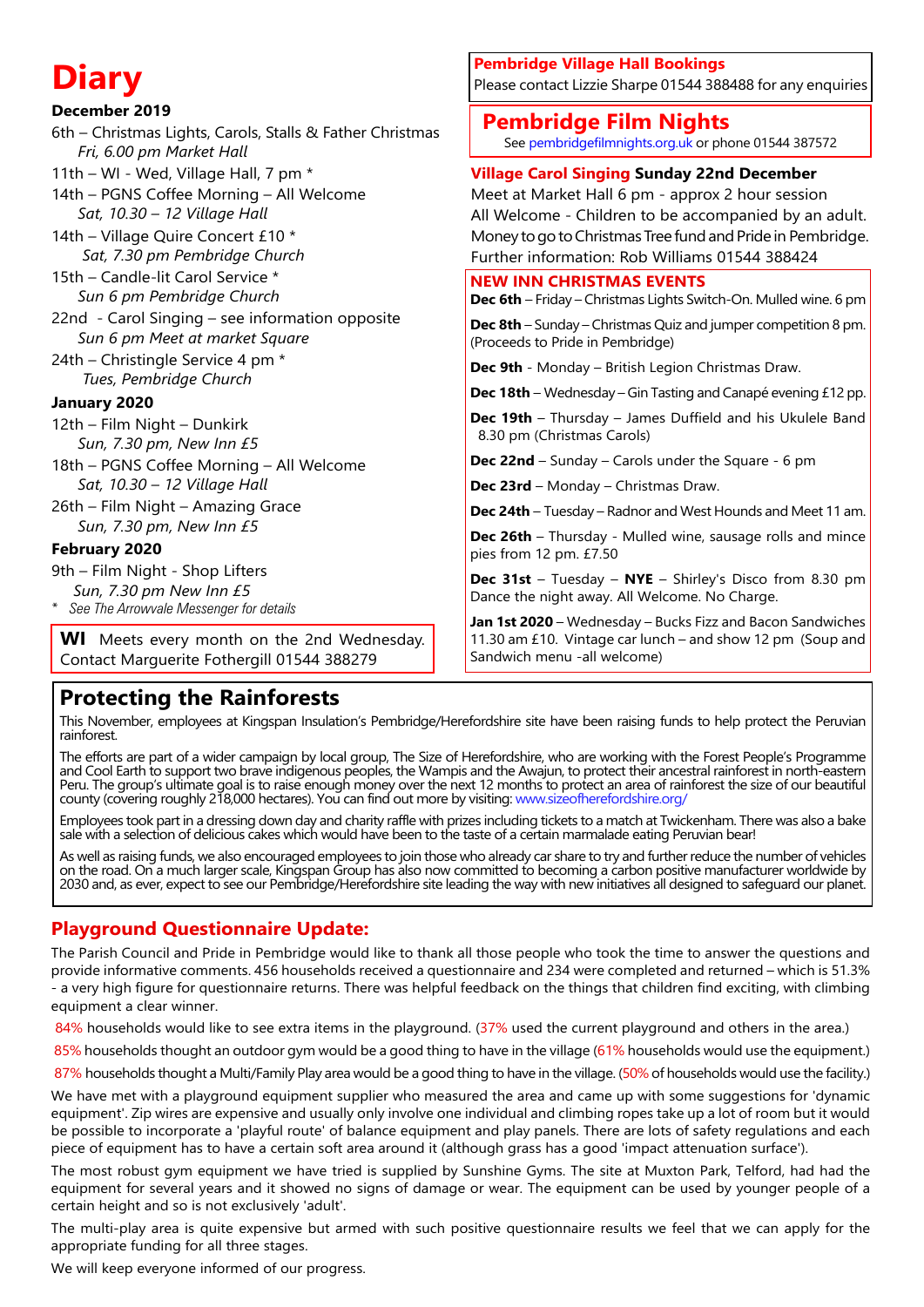### **Pembridge Parish Council**

### **From your local County Councillor Roger Phillips rjphillips@herefordshire.gov.uk**

### **Herefordshire Councillors report :**

Herefordshire Council has signed off its policy on Travellers sites. This includes an expansion of the Pembridge site by four pitches. Pembridge Parish council was supportive of this but I do feel we must ensure there is no further expansion thereafter. The new site size is proportionate to the rural area and full use of the adjacent land would lead to a development out of balance and character to the area. I made representations at the council meeting about proper management of the site and ensuring the northern boundary is sealed to avoid the dangerous risk of accidents on the main highway to Kingspan and Airfield Industrial estate.

### **PLANNING APPLICATIONS SUSPENDED**

All planning applications involving additional use of foul water and drainage are currently suspended following a court ruling on phosphate levels. The level of phosphate recorded in the River Lugg catchment area (which includes the Arrow as a tributary) has succeeded permitted levels and as a consequence all applications for new houses and extensions, including mobile homes, will not be granted until the authorities have worked out a solution. The two sources of phosphate are agriculture run off and human activity – certain household detergent products and waste water .

More details can be found in my monthly email updates.

### **Parish Council News**

**Grit bins and salt provision:** Balfour Beatty provide grit bins and salt throughout the parish in preparation for winter conditions. Grit bins may be provided in locations that are not included within the Council's gritting routes. Please contact the clerk if you require a need assessment for grit bins. Please note: Salt from council grit bins **can** be used on public roads, pavements, and footways. Salt from council grit bins **can not** be used for treating private property such as driveways. Use of public grit salt on private property is a misuse of resource and can result in a shortage elsewhere which may result in causing a danger to pedestrians and road users. An informative poster is available on the parish website.

**New Parish Council Website** – Pembridge Parish Council now has a new website www.pembridgeparishcouncil.gov.uk loaded with local parish information! If you would like to receive email alerts on all the latest news and event published please visit the site and re-register with your email address. If you were a frequent user of the site before you may need to clear the cache to open the new site type in the web address and press Ctrl F5.

**Mowing - Millennium Meadow and Village Green:** The Parish Council will be looking to renew the mowing contract for the village green and millennium meadow in January. If you have appropriate machinery and insurance cover and wish to tender, please contact the clerk for details. clerk@pembridgeparishcouncil.gov.uk

**Annual Budget & Precept:** The Parish Council has reviewed the budget and precept requirement for 2020-21. The proposed budget will include funding for the parish lengthsman to undertake various jobs that will no longer be done by Herefordshire Council and allocation for continuing the mowing contract. The Parish Council will continue to look at areas of the parish that need improvement including the playground, bell tower and toilet block. The precept has been held for several years at £24000, but this year Parish Council are mindful it may be required to undertake legal action to secure the Village Green boundary and reverse an encroachment on Parish owned land, which it must do by law, and is considering raising the precept by £10K. This would equate to a band D property increase from £52.28 to £74.06 for the year. Please note, if these funds are not spent it may be possible for a reduction of the precept in 2021/22. Your comments would be welcomed. Email the Parish Clerk or come to the Parish Council meeting on 18th December when the budget is decided. Please email clerk@pembridgeparishcouncil.gov.uk.

**Herefordshire Council consultations:** Herefordshire Council has several consultations running and asks residents to participate and have their say. You can find all the details on the Hereford Council website or use the link below.

Budget 2020/21 and Corporate Plan consultation: 7 November to 4 December 2019.

Herefordshire Council is consulting on its budget for 2020/21. Each year the council consults with you on its budget and on the proposed Council Tax increase. Your views are being sought on its corporate priorities, which set out the ambitions for the next four years. The priorities have been developed following engagement with more than 1500 people. Your input is important to help set these priorities and will guide further investment and development over the coming years.

The closing date for the proposed budget consultation is 4 December 2019. It can be accessed on-line here https://www.herefordshire.gov.uk/ambition. Don't forget to report any highway or footpath issues straight onto the Herefordshire Council interactive map! If you find a pothole or footpath problem anywhere in Herefordshire you can report it on Herefordshire Council website or use the new pothole app! All reports are logged and updated immediately onto the council's database. If you would like to report a pothole log on to www.herefordshire.gov.uk and navigate through the transport and highways section.

Land & Property Owners: You will all have some point suffered from the recent flooding in the parish, landowners please note it is your responsibility to clear roadside ditches to keep everyone moving and hopefully you will be undertaking the winter hedge cutting too!

### **Next Parish Council Meeting Dates:**

| Wednesday December 18th - Ordinary Meeting in the Parish Hall 7.00pm<br>Wednesday January 15th - Ordinary Meeting in the Parish Hall 7.00pm. | The coffee morning held at the Old Chapel |
|----------------------------------------------------------------------------------------------------------------------------------------------|-------------------------------------------|
|                                                                                                                                              | Gallery raised £210 for Macmillan nurses. |
|                                                                                                                                              | Thank you to all those who contributed.   |